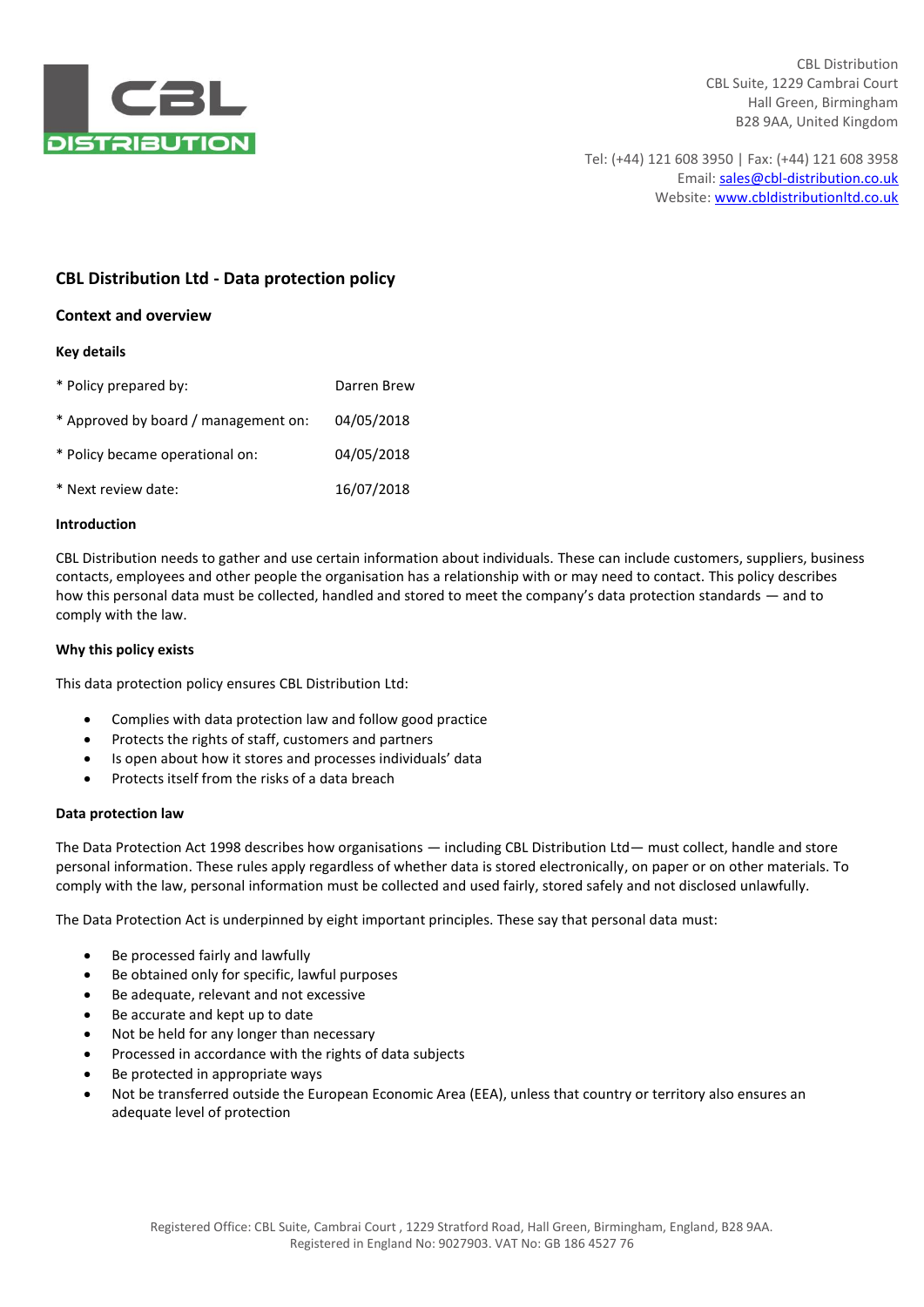

Tel: (+44) 121 608 3950 | Fax: (+44) 121 608 3958 Email: sales@cbl-distribution.co.uk Website: www.cbldistributionltd.co.uk

# **People, risks and responsibilities**

#### **Policy scope**

This policy applies to:

- The head office of CBL Distribution Ltd
- All branches of CBL Distribution Ltd
- All staff of CBL Distribution Ltd
- All contractors, suppliers and other people working on behalf of CBL Distribution Ltd

It applies to all data that the company holds relating to identifiable individuals, even if that information technically falls outside of the Data Protection Act 1998.

This can include:

- Names of individuals
- Postal addresses
- Email addresses
- Telephone numbers
- …plus any other information relating to individuals

#### **Data protection risks**

This policy helps to protect CBL Distribution Ltd from some very real data security risks, including:

- Breaches of confidentiality. For instance, information being given out inappropriately.
- Failing to offer choice. For instance, all individuals should be free to choose how the company uses data relating to them.
- Reputational damage. For instance, the company could suffer if hackers successfully gained access to sensitive data.

#### **Responsibilities**

Everyone who works for or with CBL Distribution Ltd has some responsibility for ensuring data is collected, stored and handled appropriately. Each team that handles personal data must ensure that it is handled and processed in line with this policy and data protection principles.

#### **However, these people have key areas of responsibility:**

The board of directors is ultimately responsible for ensuring that CBL Distribution Ltd meets its legal obligations. The data protection officer, Darren Brew is responsible for:

- Keeping the board updated about data protection responsibilities, risks and issues.
- Reviewing all data protection procedures and related policies, in line with an agreed schedule.
- Arranging data protection training and advice for the people covered by this policy.
- Handling data protection questions from staff and anyone else covered by this policy.
- Dealing with requests from individuals to see the data CBL Distribution Ltd holds about them (also called 'subject access requests').
- Checking and approving any contracts or agreements with third parties that may handle the company's sensitive data.
- Ensuring all systems, services and equipment used for storing data meet acceptable security standards.
- Performing regular checks and scans to ensure security hardware and software is functioning properly.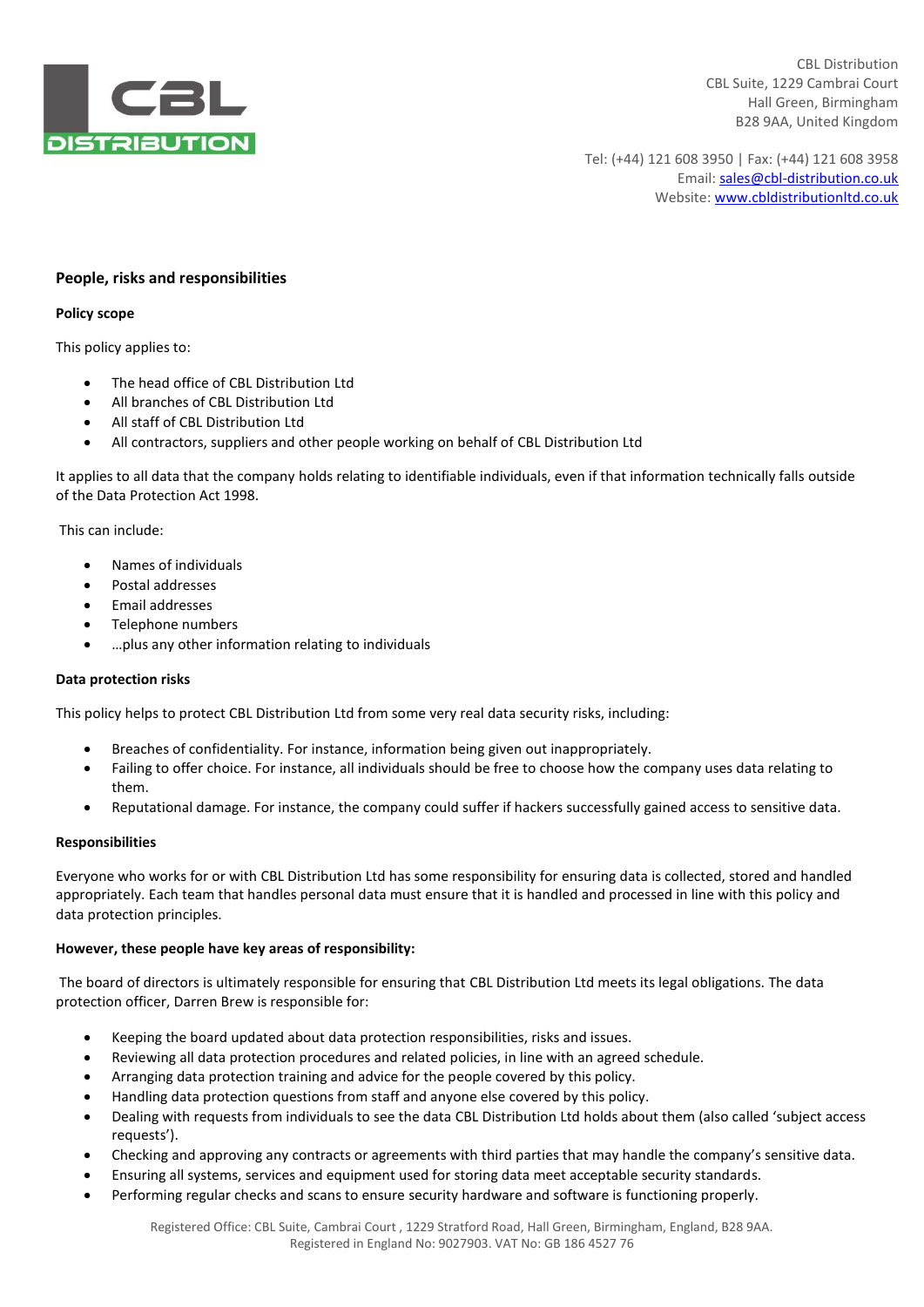

Tel: (+44) 121 608 3950 | Fax: (+44) 121 608 3958 Email: sales@cbl-distribution.co.uk Website: www.cbldistributionltd.co.uk

 Evaluating any third-party services the company is considering using to store or process data. For instance, cloud computing services.

The marketing manager, Pippa Simpson is responsible for:

- Approving any data protection statements attached to communications such as emails and letters.
- Addressing any data protection queries from journalists or media outlets like newspapers.
- Where necessary, working with other staff to ensure marketing initiatives abide by data protection principles.

# **General staff guidelines**

- The only people able to access data covered by this policy should be those who need it for their work.
- Data should not be shared informally. When access to confidential information is required, employees can request it from their line managers.
- CBL Distribution Ltd will provide training to all employees to help them understand their responsibilities when handling data.
- Employees should keep all data secure, by taking sensible precautions and following the guidelines below.
- In particular, strong passwords must be used and they should never be shared.
- Personal data should not be disclosed to unauthorised people, either within the company or externally.
- Data should be regularly reviewed and updated if it is found to be out of date. If no longer required, it should be deleted and disposed of. CBL delete all customer data (such as email addresses, addresses etc) 12 months after this data is no longer required due to for example cessation of trade with a particular client publisher or that the order has dispatched & 12 months have passed. If required CBL may extend these timeframes on a case by case basis with each client publisher.
- Employees should request help from their line manager or the data protection officer if they are unsure about any aspect of data protection.

# **Data storage**

These rules describe how and where data should be safely stored. Questions about storing data safely can be directed to the data controller. When data is stored on paper, it should be kept in a secure place where unauthorised people cannot see it. These guidelines also apply to data that is usually stored electronically but has been printed out for some reason:

- When not required, the paper or files should be kept in a locked drawer or filing cabinet.
- Employees should make sure paper and printouts are not left where unauthorised people could see them, like on a printer.
- Data printouts should be shredded and disposed of securely when no longer required.
- When data is stored electronically, it must be protected from unauthorised access, accidental deletion and malicious hacking attempts:
- Data should be protected by strong passwords that are changed regularly and never shared between employees.
- If data is stored on removable media (like a CD or DVD), these should be kept locked away securely when not being used.
- Data should only be stored on designated drives and servers, and should only be uploaded to an approved cloud computing services.
- Servers containing personal data should be sited in a secure location, away from general office space.
- Data should be backed up frequently. Those backups should be tested regularly, in line with the company's standard backup procedures.
- Data should never be saved directly to laptops or other mobile devices like tablets or smart phones.
- All servers and computers containing data should be protected by approved security software and a firewall.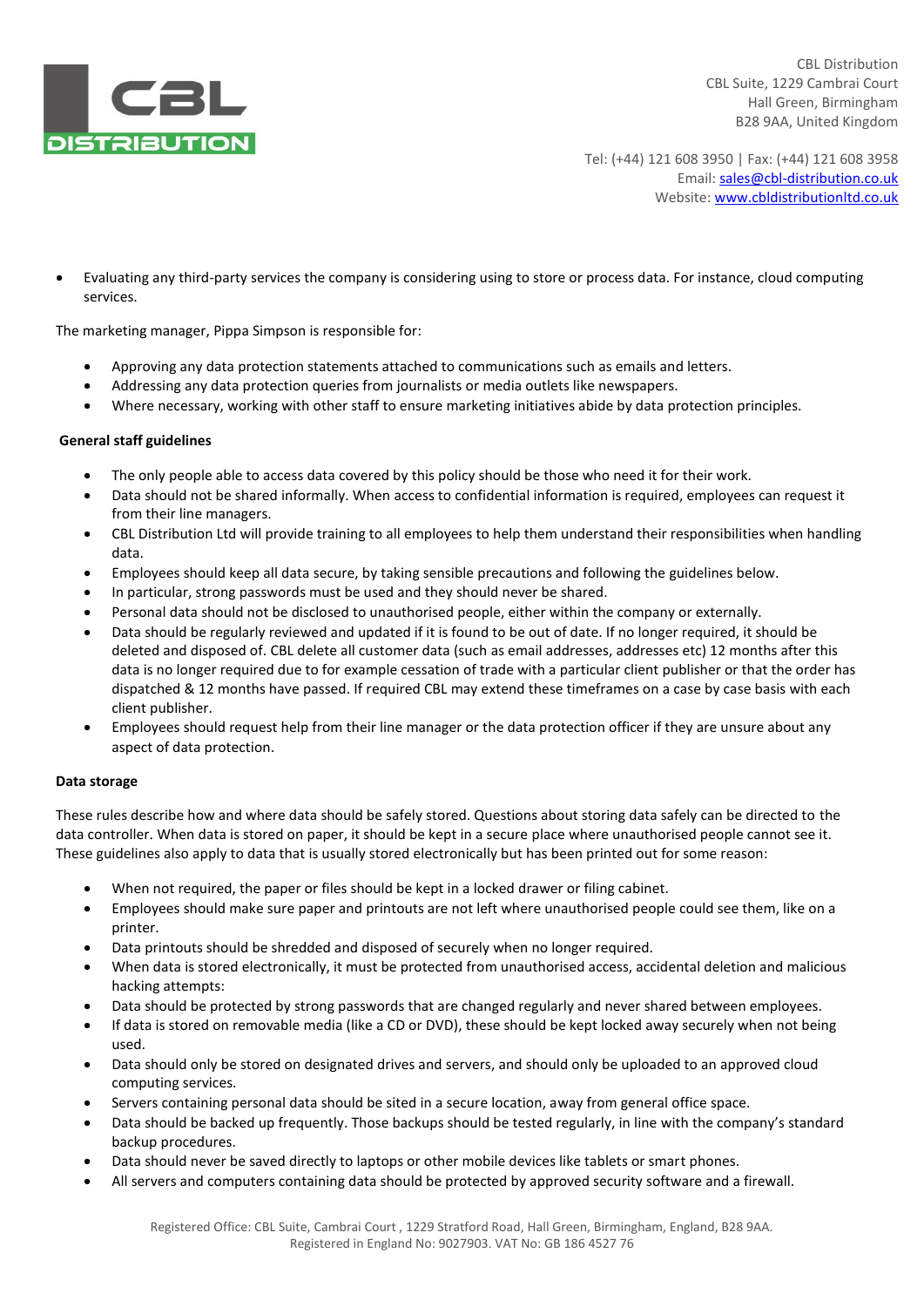

Tel: (+44) 121 608 3950 | Fax: (+44) 121 608 3958 Email: sales@cbl-distribution.co.uk Website: www.cbldistributionltd.co.uk

### **Data use**

Personal data is of no value to CBL Distribution Ltd unless the business can make use of it. However, it is when personal data is accessed and used that it can be at the greatest risk of loss, corruption or theft:

- When working with personal data, employees should ensure the screens of their computers are always locked when left unattended.
- Personal data should not be shared informally. In particular, it should never be sent by email, as this form of communication is not secure.
- Data must be encrypted before being transferred electronically. The IT manager can explain how to send data to authorised external contacts.
- Personal data should never be transferred outside of the European Economic Area.
- Employees should not save copies of personal data to their own computers. Always access and update the central copy of any data.

### **Data accuracy**

The law requires CBL Distribution Ltd to take reasonable steps to ensure data is kept accurate and up to date. The more important it is that the personal data is accurate, the greater the effort CBL Distribution Ltd should put into ensuring its accuracy. It is the responsibility of all employees who work with data to take reasonable steps to ensure it is kept as accurate and up to date as possible.

- Data will be held in as few places as necessary. Staff should not create any unnecessary additional data sets.
- Staff should take every opportunity to ensure data is updated. For instance, by confirming a customer's details when they call.
- CBL Distribution Ltd will make it easy for data subjects to update the information CBL Distribution Ltd holds about them.
- Data should be updated as inaccuracies are discovered. For instance, if a customer can no longer be reached on their stored telephone number, it should be removed from the database

# **Subject access requests**

All individuals who are the subject of personal data held by CBL Distribution Ltd are entitled to:

- Ask what information the company holds about them and why.
- Ask how to gain access to it.
- Be informed how to keep it up to date.
- Be informed how the company is meeting its data protection obligations.

If an individual contacts the company requesting this information, this is called a subject access request.

Subject access requests from individuals should be made by email, addressed to the data controller at [darren.brew@cbldistributionltd.co.uk.](mailto:darren.brew@cbldistributionltd.co.uk) The data controller can supply a standard request form, although individuals do not have to use this.

Individuals will be charged £10 per subject access request. The data controller will aim to provide the relevant data within 14 days.